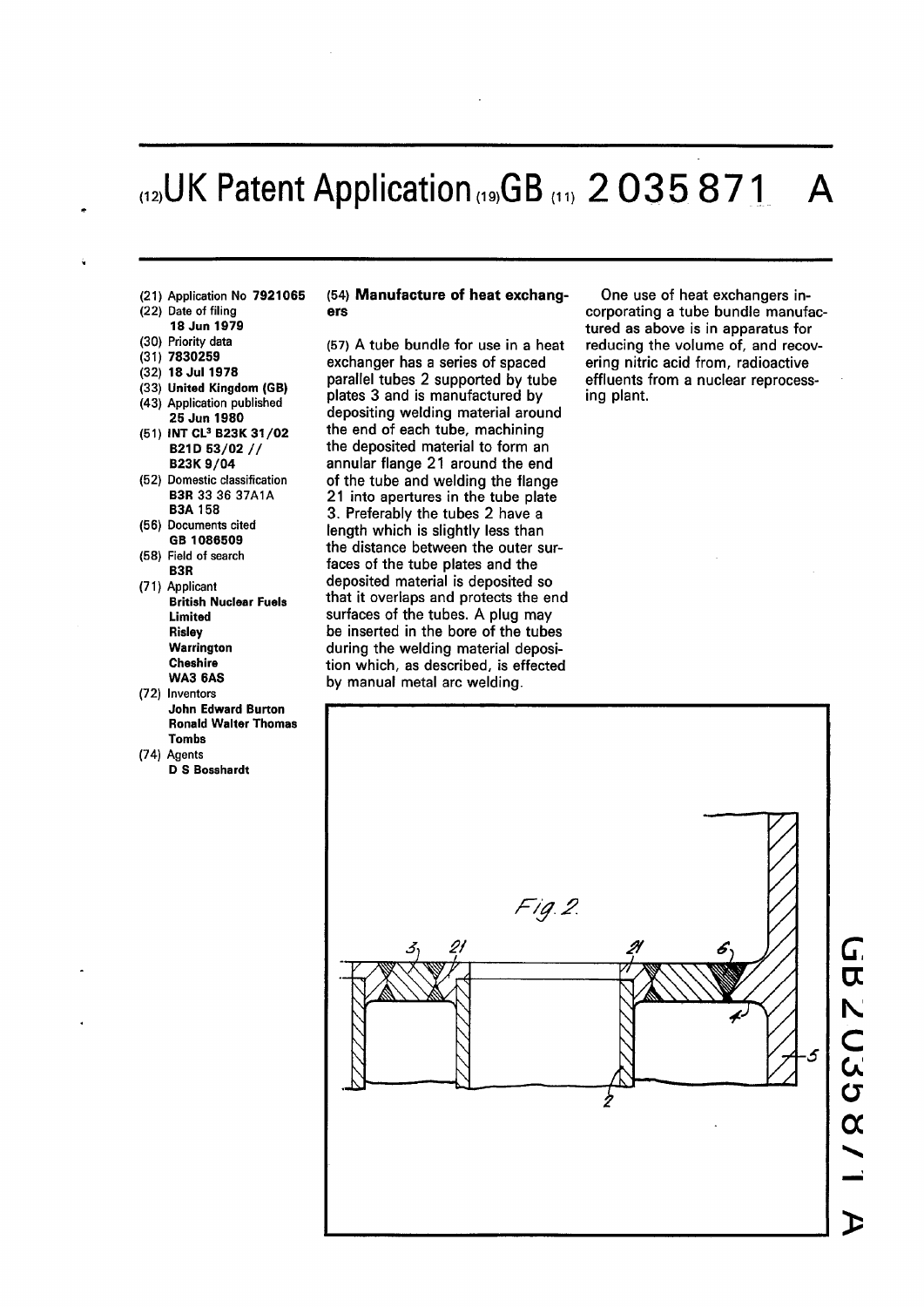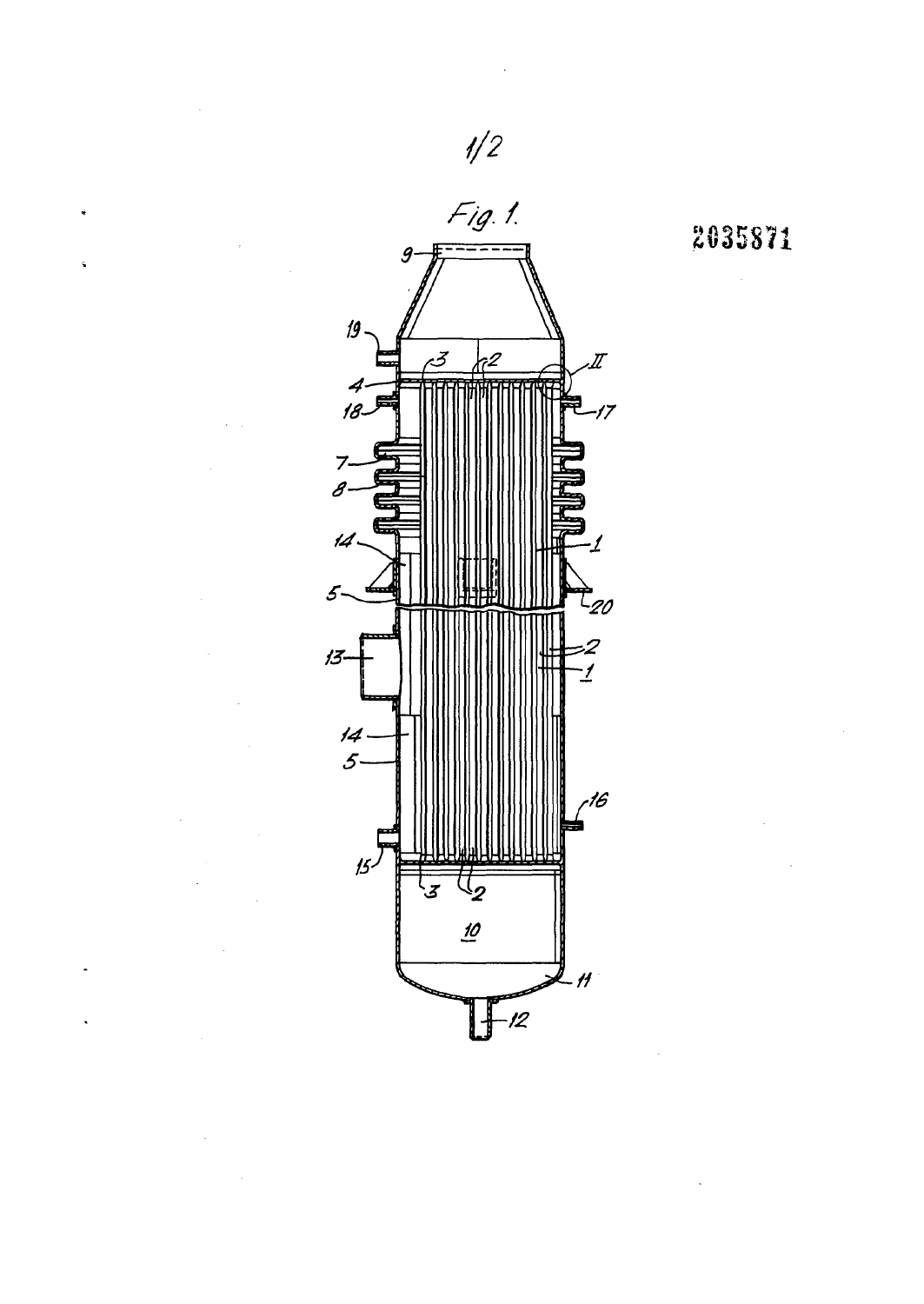

 $\ddot{\phantom{0}}$ 

 $\hat{\mathcal{A}}$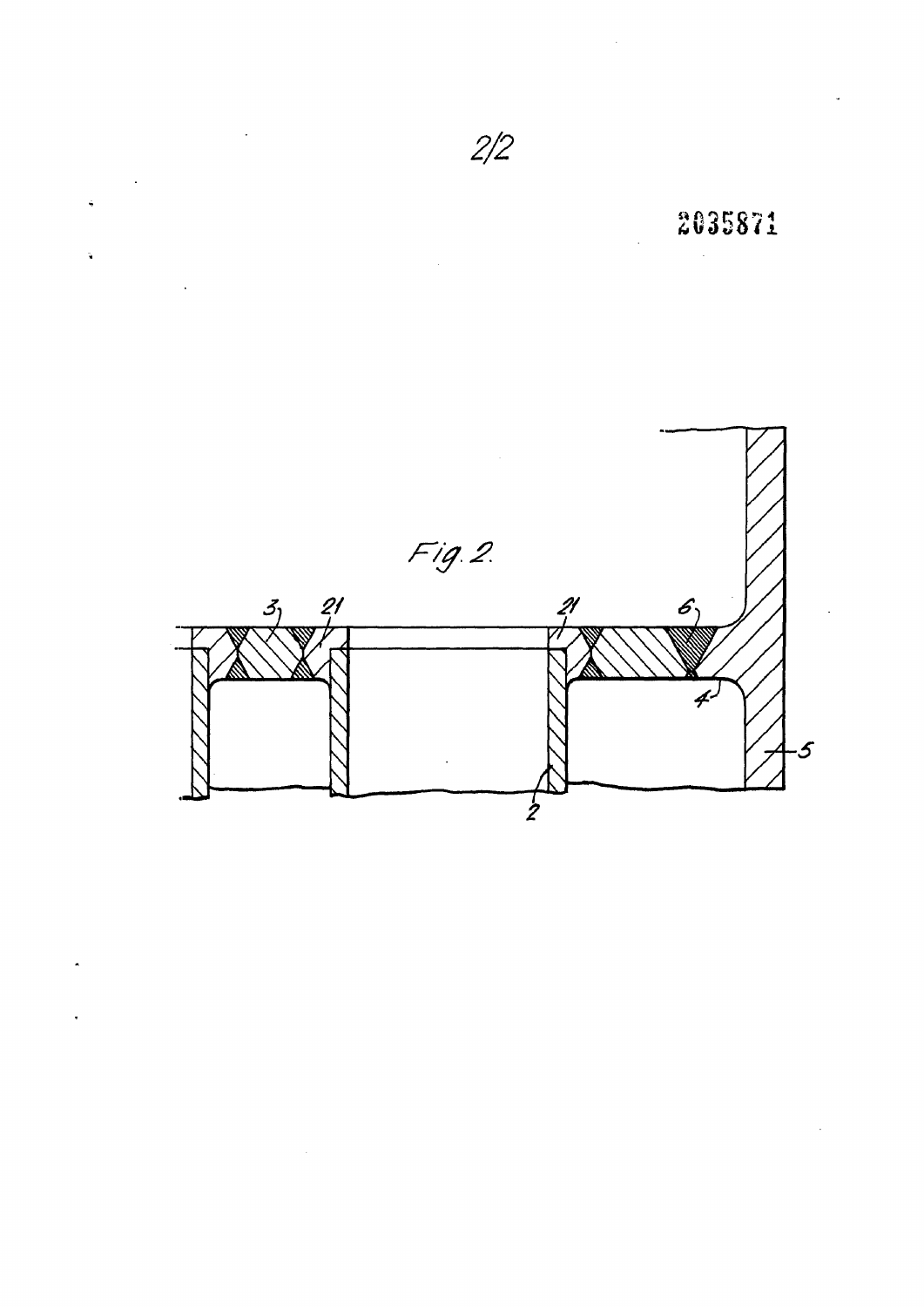## **SPECIFICATION**

#### **Manufacture of heat exchangers**

- 5 This invention relates to heat exchangers and is primarily concerned with that kind of heat exchanger which employs a cluster of spaced parallel tubes supported by tube plates and enclosed in a tubular shell, the assembly of
- 10 tubes and tube plates hereinafter being termed a "tube bundle". In heat exchangers of the hereinbefore specified kind it has been proposed to employ a tube bundle having relatively thick tube plates
- 15 apertured to receive the ends of the tubes, the latter being swaged radially outwards to engage the walls of the apertures. Where it is required to ensure a fluid tight seal between the outer surface of the tubes and the walls of
- 20 the apertures it is common practice to run sealing welds at the ends of the tubes round the joints between the tubes and the apertures. Heat exchangers having such tube bundles suffer certain disadvantages such as,
- 25 for example, the difficulty they offer to the performance of satisfactory examination of the welds. Under certain conditions where the welds come into contact with corrosive fluids, undetected cavitational defects in the welds
- 30 can secrete fluid and subsequently develop major faults necessitating maintenance of the equipment which may not be practicable. It has also been proposed that in a tube bundle for a heat exchanger the tube plates
- 35 are assembled in spaced relationship by the tubes which are secured to non-flanged ends of flanged ferrules, the ferrules being joined to the ends of the tubes and by their flanges to the tube plates. Preferably the ferrules are
- 40 forgings and the joints between the flanges of the ferrules and the tube plates and between the ferrules and the ends of the tubes comprise butt welds. Tube bundles manufactured in accordance with this latter proposal when
- 45 used with corrosive fluids have been found to be subject to corrosion at the end grain exposed on the surface of the forging and to erosion caused by turbulence created inside the tubes by the presence of an internal bead
- 50 at the site of the butt weld between the ferrules and the end of the tubes. According to the present invention a method of manufacturing a tube bundle for a heat exchanger in which a cluster of spaced
- 55 parallel tubes is supported by tube plates at the ends of said tubes, comprises the steps of depositing welding material around the ends of each tube, machining the deposited material to provide an annular flange around
- 60 the end of each tube and welding said flanges to apertures in the tube plates. The invention will be illustrated by the following description of the structure and manufacture of one embodiment of heat ex-
- 65 changer. The description is given by way of

example only and has reference to the accompanying drawing in which:

*Figure* 7 is a sectional view of a heat exchanger, and

70 *Figure 2* is a sectional view on an enlarged scale of the part of Fig. 1 contained in the circle II.

The heat exchanger shown vertically disposed in Fig. 1 is of composite construction

- 75 and is fabricated from stainless steel tube and plate. A tube bundle 1 comprises a cluster of spaced parallel tubes 2 end supported by tube plates 3. The tube bundle 1 is joined to collars 4 of a fabricated shell 5 by butt welds
- 80 6 at the peripheries of the tube plates 3. A bellows 7 consisting of four convolutions 8 define an expansible section of the shell 5 to accommodate differential thermal expansion of the tube bundle 1 and the shell. The shell
- 85 5 extends beyond the tube plates 3 to define an upper chamber 9 and at the bottom a tube chamber 10 closed by a dished end 11 having a downwardly extending branch pipe 12. A large branch pipe 13 on the shell 5 dis-
- 90 posed intermediate the tube plates 3 gives access to a shell chamber 14 bounded by the shell 5 and the tube plates, and two smaller branch pipes 15, 16 are located adjacent the lower tube plate 3. In the upper regions of the
- 95 shell 5 adjacent the upper tube plate 3 there are branch pipes 17, 18, 19. Branch pipes 15, 16, 17, 18 communicate with the shell chamber 14 whilst the branch pipe 19 communicates with the regions of the shell imme-
- 100 diately above the upper tube plate. The heat exchanger is adapted to be supported in the vertical position shown in Fig. 1 by support brackets 20 attached to the shell. The heat exchanger may be used as an
- 105 evaporator in apparatus for reducing the volume of, and recovering nitric acid from, radioactive effluent resulting from the processing of irradiated nuclear reactor fuel elements. Active liquor the volume of which is to be reduced is
- 110 fed to the tube side of the evaporator via the branch 12 and hot vapour or steam is fed to the shell chamber 14 via the branch 13. Vapor generated by heat exchange between the hot vapour or steam in the shell chamber
- 115 14 and liquor in the tubes 2 passes via the upper chamber 9 to a separator and liquor subsequently separated from the vapour in the separator is returned to the evaporator via the branch 12. The branch pipe 19 provides a
- 120 drain (connected to branch pipe 12) for any liquor which becomes disentrained from the vapour passing to the separator and unable to drain down the tubes 2 because of vapour velocity within them. Condensate from the
- 125 shell chamber 14 is drained by way of branch pipe 15. The branch pipe 17 is a vent from the shell chamber and branch pipes 16, 18 are outlets to vacuum pumps for removing non-condensible vapour.

130 To manufacture the tube bundle each tube